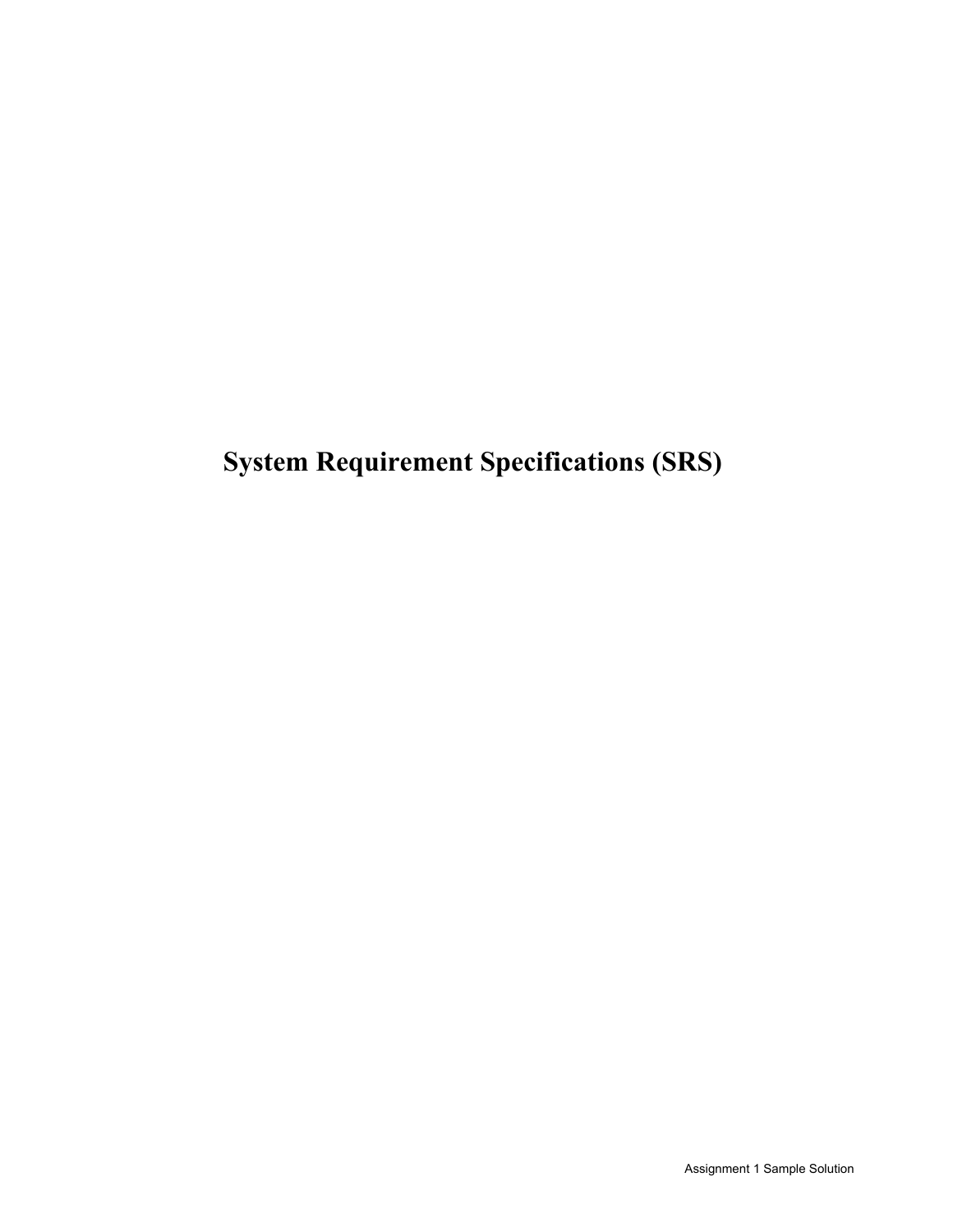# 1 Table of Contents

| 1              |       |  |  |  |  |
|----------------|-------|--|--|--|--|
| 2              |       |  |  |  |  |
| 3              |       |  |  |  |  |
|                | 3.1   |  |  |  |  |
|                | 3.2   |  |  |  |  |
| $\overline{4}$ |       |  |  |  |  |
|                | 4.1   |  |  |  |  |
|                | 4.2   |  |  |  |  |
|                | 4.2.1 |  |  |  |  |
|                | 4.2.2 |  |  |  |  |
|                | 4.2.3 |  |  |  |  |
|                | 4.2.4 |  |  |  |  |
| 5              |       |  |  |  |  |
|                | 5.1   |  |  |  |  |
|                | 5.2   |  |  |  |  |
|                |       |  |  |  |  |
|                | 5.3   |  |  |  |  |
|                | 5.4   |  |  |  |  |
|                | 5.5   |  |  |  |  |
| 6              |       |  |  |  |  |
|                | 6.1   |  |  |  |  |
|                | 6.2   |  |  |  |  |
|                | 6.3   |  |  |  |  |
|                | 6.4   |  |  |  |  |
|                | 6.5   |  |  |  |  |
|                | 6.6   |  |  |  |  |
| 7              |       |  |  |  |  |
|                | 7.1   |  |  |  |  |
|                | 7.1.1 |  |  |  |  |
|                | 7.1.2 |  |  |  |  |
|                | 7.1.3 |  |  |  |  |
|                | 7.1.4 |  |  |  |  |
| 8              |       |  |  |  |  |
|                | 8.1   |  |  |  |  |
|                | 8.2   |  |  |  |  |
|                | 8.3   |  |  |  |  |
| 9              |       |  |  |  |  |
|                | 9.1   |  |  |  |  |
|                | 9.2   |  |  |  |  |
|                | 9.3   |  |  |  |  |
|                | 9.4   |  |  |  |  |
|                | 9.5   |  |  |  |  |
|                | 9.5.1 |  |  |  |  |
|                | 9.5.2 |  |  |  |  |
|                |       |  |  |  |  |
| 10             |       |  |  |  |  |
|                | 10.1  |  |  |  |  |
|                | 10.2  |  |  |  |  |
|                | 10.3  |  |  |  |  |
|                | 11    |  |  |  |  |
|                | 11.1  |  |  |  |  |
|                | 11.2  |  |  |  |  |
|                | 11.3  |  |  |  |  |
|                | 11.4  |  |  |  |  |
| 12             |       |  |  |  |  |
|                | 12.1  |  |  |  |  |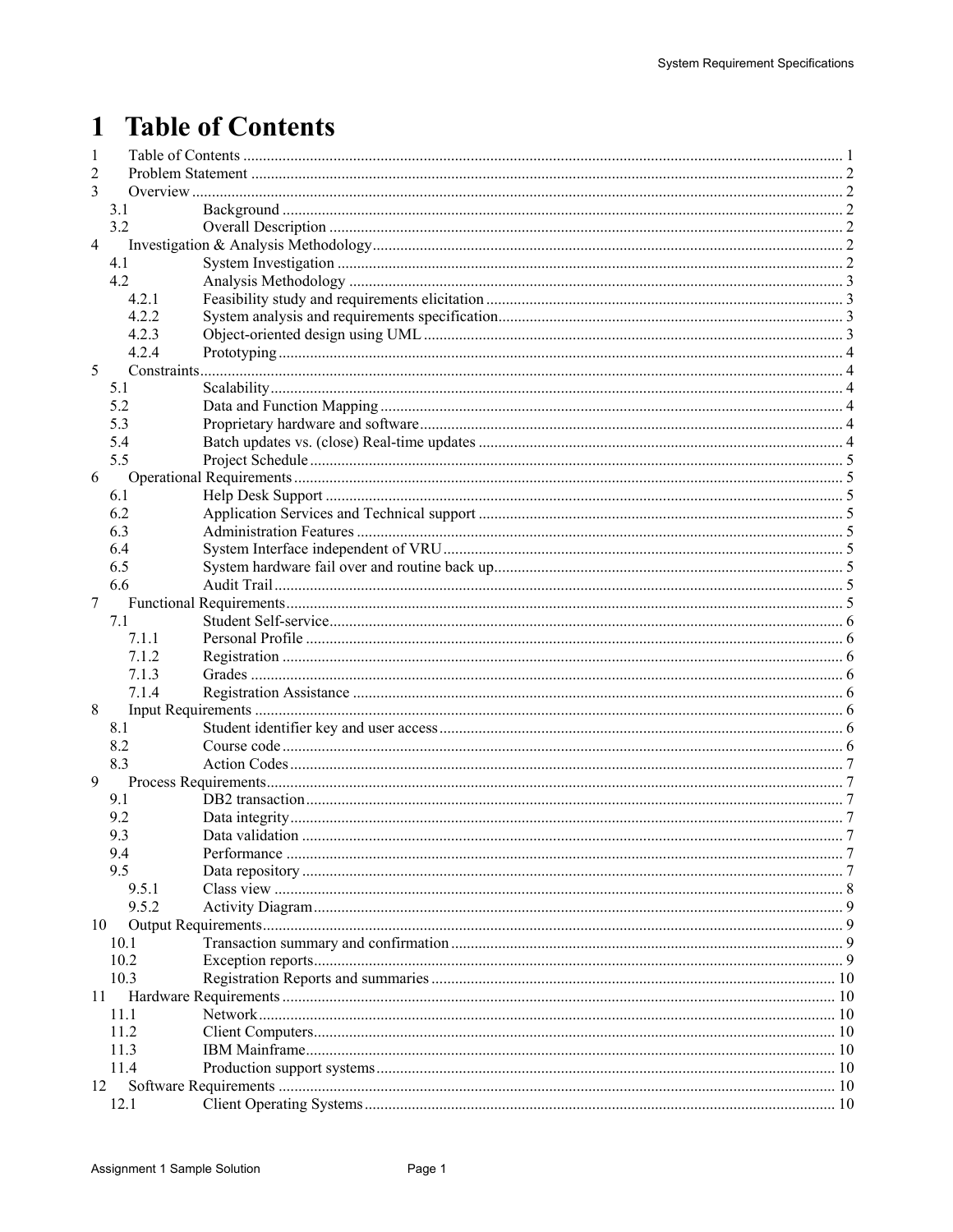## **2 Problem Statement**

The university student registration system is unable to cope with the high volume of telephone calls received at registration time. Among others, busy signals and long distance charges are inherent problems of the telephone registration system. An online student registration system needs to be developed. In addition, students on campus, off campus, in-state, out of state, and out of country can easily and inexpensively take advantage of many of the services provided by the Office of the Registrar, which today require users to be on campus during business hours.

# **3 Overview**

### **3.1 Background**

As the student population of RGP University grows over time, the volume of student registration and manual process of recording, retrieving and updating each record is getting to be tremendously tedious. Routine student and faculty inquiries cannot be readily answered over the phone using the existing Voice Registration Unit (**VRU**) system. Conflicts in student registration records and schedule have to be manually attended by registration office personnel when the VRU system is down. During peak transaction times for each new semester, registration lines are getting longer as well as each student's waiting and processing time.

With the current process involved and the mounting frustrations and complaints from students, faculty and university personnel alike, there is an urgent need to develop the university's online registration system.

### **3.2 Overall Description**

In essence the VRU system provides the interface to the main registration database system. Though the back-end database can reliably accommodate concurrent transactional demands, the VRU system is limited in functioning as such.

The main registration system is mainframe based DB2 version 7, which has nightly tape back-ups and fail-over system in place. Among others, other systems of the RGP University like Student Grading System, Financial Aid, and Bursar Systems are on the same DB2 platform.

# **4 Investigation & Analysis Methodology**

### **4.1 System Investigation**

The VRU registration system processes telephone registration transaction by matching the entered telephone numeric keys to stored transaction equivalents. The telephone numeric key to transaction mapping information is stored in a flat file in the VRU server's file system. Recorded transaction values are stored in transaction flat files that are created by the VRU system for each transaction. The transactions are then transmitted to the main registration system in mainframe DB2 for database updates after which a transaction indicator is sent back to VRU to indicate the transaction status (success or failure). Subsequently, an appropriate feedback is then sent back to the caller through a corresponding pre-recorded voice message.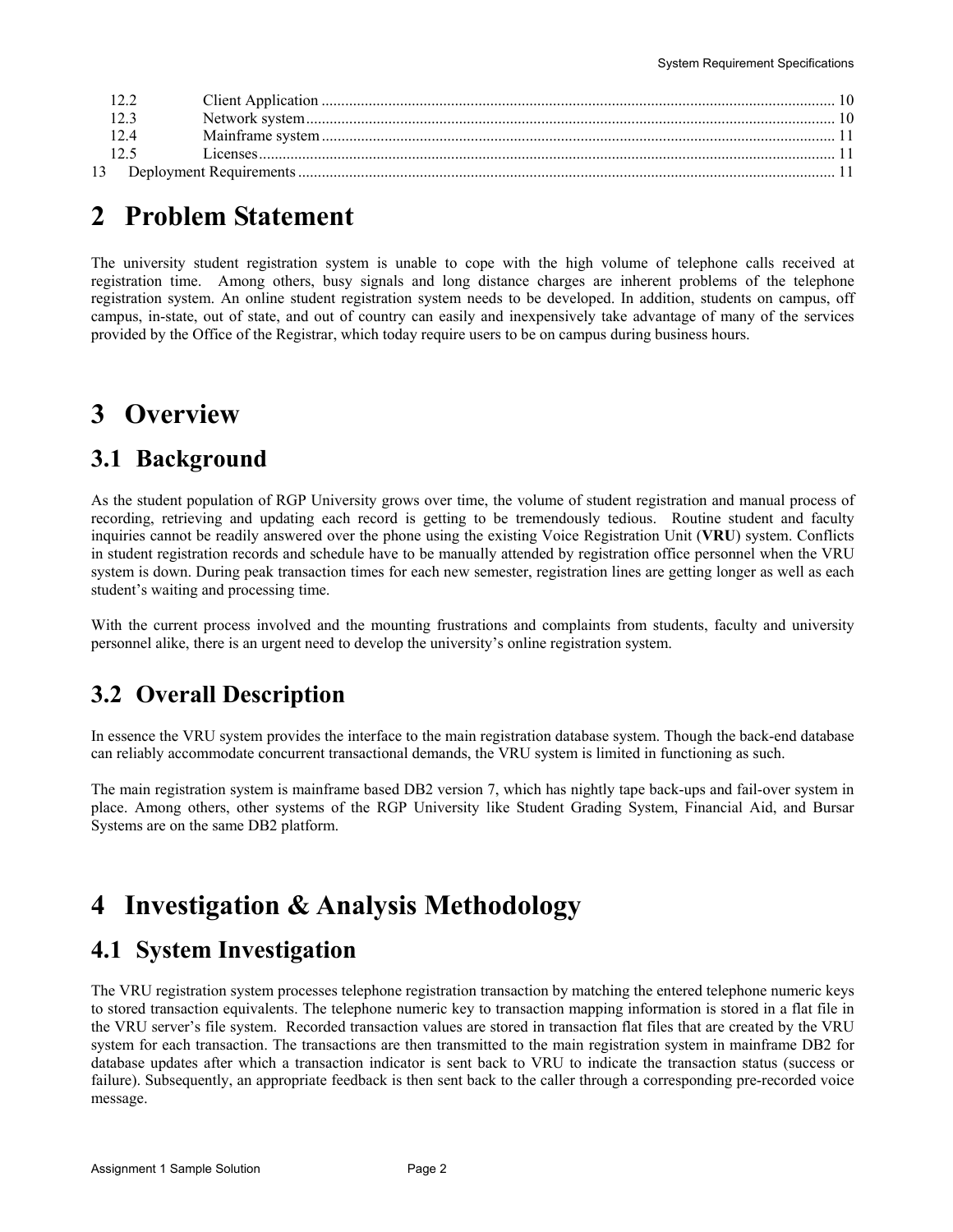### **4.2 Analysis Methodology**

#### **4.2.1 Feasibility study and requirements elicitation**

Organize a development and implementation team composed of people knowledgeable about the current registration processes with which regular meetings will be held. A series of interviews with the managers and the developers of the current telephone registration system will be arranged. Interview and feedback from the personnel and staff working directly with the telephone system is needed to define the current environment and future system requirements. A Feasibility and Risk Assessment study will be conducted to determine which solution(s) are most appropriate based upon the results of the interviews.

#### **4.2.2 System analysis and requirements specification**

#### **4.2.2.1 Perform an analysis of the problem using object-oriented techniques**

An external view of the enterprise model of the student registration including student records, department and staff information, course requirements, and class schedules will be developed using Unified Modeling Language (UML). This System Requirement Specifications documents will form part of the documentation for the project. Some desired features of the new system include:

- $\triangleright$  The ability to search/view course offerings on-line
- $\triangleright$  Provide transcripts on-line
- $\triangleright$  Evaluate prerequisites for courses against student records
- $\triangleright$  Inform students of registration stops and provide ability to resolve and registration conflict(s)
- $\blacktriangleright$  Allow students to fill out applications for graduation and plans of study.

#### **4.2.2.2 Scope and Limitations**

Analysis methodology will involve business analysis, requirement analysis, data analysis, process analysis, (web) and application architecture:

- $\triangleright$  Business analysis State the business rules, business system interfaces, business function, business ownership, sponsorship and associated project budget requirement
- $\triangleright$  Requirement analysis System I/O description, user requirement definition, functional and security requirement
- $\triangleright$  Data analysis Involve data collection process, data validation, data storage, manipulation and retrieval
- $\triangleright$  Process analysis Data/process flow analysis, process decomposition and system interfaces
- $\triangleright$  Application architecture Analyze application information structure, usability, user interface design, interaction and application implementation.

### **4.2.3 Object-oriented design using UML**

A detailed object-oriented design for the registration system will be developed. UML will be used again for the graphical representation and documentation of the design. The system will primarily concern itself with the registration process. At its core, a student will fill out or answer a web based form that will be processed in near real time by the host DB2 backend system. In addition, the system will allow students to check waiting lists, and course capacities, and provide feedback regarding current enrollments. The system will be secured with a student's ID and password/PIN.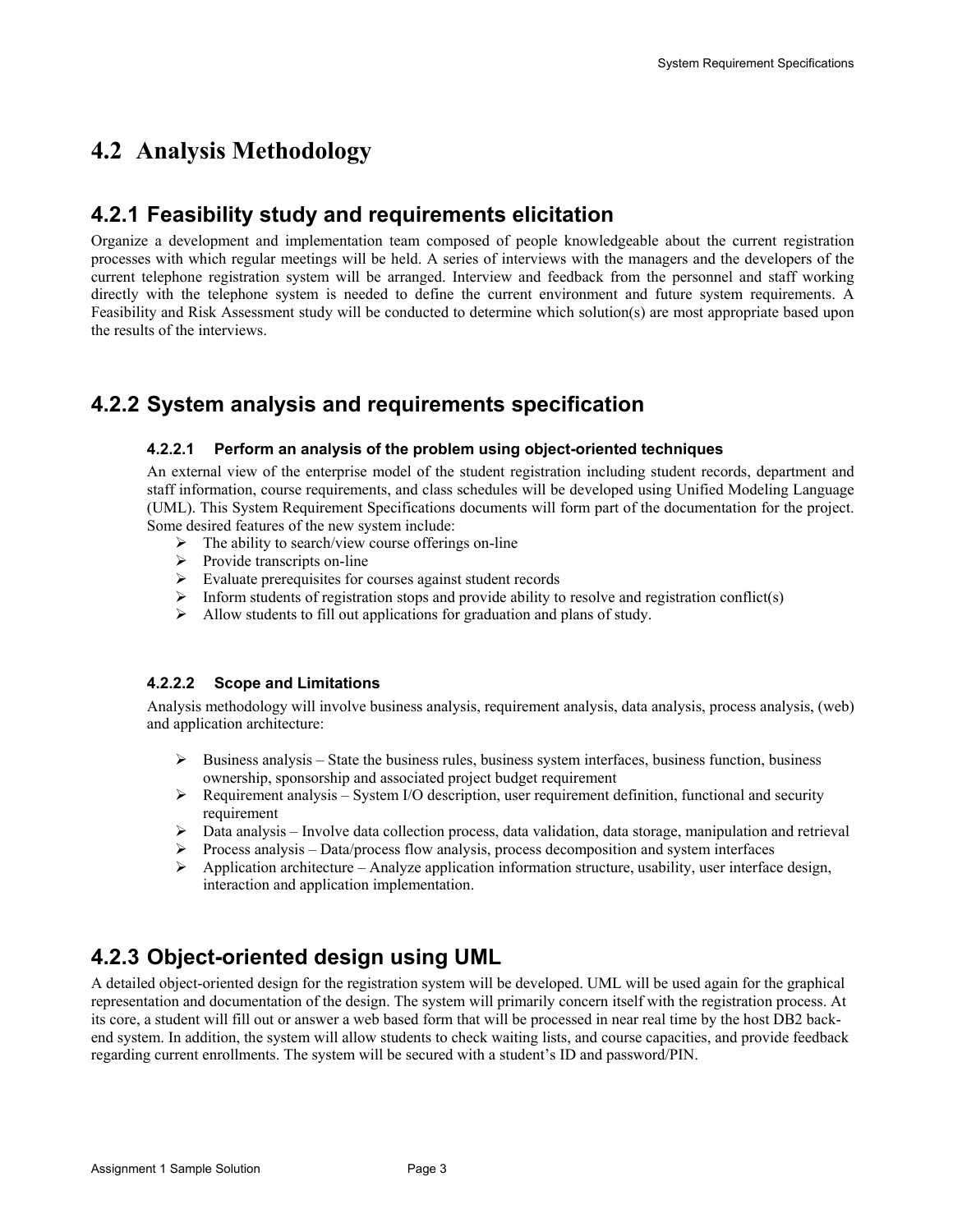#### **4.2.3.1 Use Case 1**





#### **4.2.4 Prototyping**

The Object Oriented Rapid Prototyping (OORP) method will be used to implement a limited and functional prototype for the registration system. The prototype will be a working example of part of the system for demonstration and proof of concept purposes only. It will include web-based forms as an end-user interface with the DB2 database. The prototype will be presented to the implementation team.

# **5 Constraints**

#### **5.1 Scalability**

The VRU system does not scale well to increasing system demands. VRU's underlying operating system was not designed to handle and resolve concurrent transactions. Error handling is also limited to few anticipated or common errors.

### **5.2 Data and Function Mapping**

A new function added to the mainframe based registration system cannot be readily mapped to the existing VRU system. For example, a new course added to the mainframe based registration system will require a source code change and recompilation of the main VRU program.

### **5.3 Proprietary hardware and software**

VRU system requires proprietary hardware and software from Call Center Technology in order to be operational.

### **5.4 Batch updates vs. (close) Real-time updates**

There is no real-time update of mainframe DB2 registration system data for transactions thru the VRU system. Accumulated transaction records are applied overnight via a scheduled job.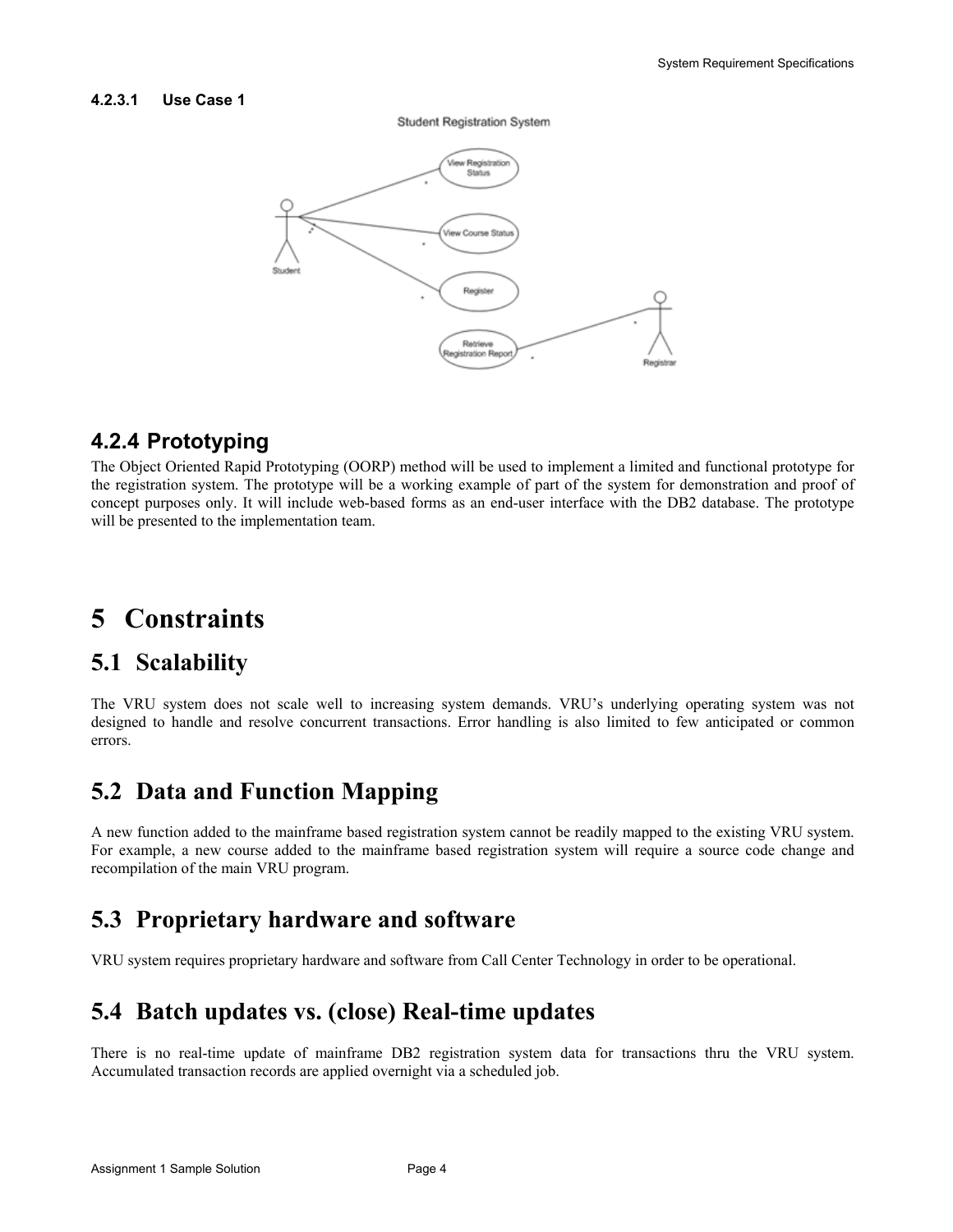### **5.5 Project Schedule**

There is a six-month timeframe to implement a production system of an online registration system from project commencement in time for Fall 2004 registration.

# **6 Operational Requirements**

### **6.1 Help Desk Support**

System users have a 24x7 access to telephone assistance for questions that are technical in nature, such as, slow or sluggish system response time, incompatible browser features, application errors, system downtime inquiries, account lock-out assistance, etc.

### **6.2 Application Services and Technical support**

Programmers and application developers will have access to source code to address bugs or system enhancements as deemed necessary. Network Administrator and DBA support is also required to maintain a 24x7 system uptime.

### **6.3 Administration Features**

System security and access levels are provided in the online system. There are varying levels of system access and functional authority. Each student's access is limited to his/her own registration records. Only authorized system administrator(s) has access to all student registration records.

### **6.4 System Interface independent of VRU**

The VRU system will remain operational and its functionality will be complementary but independent from the online registration system. At any one time, students may use either the VRU system or the online system only, but not both. The online system will be operational even if the VRU system is offline and vice-versa.

### **6.5 System hardware fail over and routine back up**

Computer operations center will handle system hardware tasks such as data tape back-up, hardware maintenance, fail over, scheduled system patches and maintenance.

### **6.6 Audit Trail**

System audit trails are inherent part of all student registrations. Among others, all transaction records will capture what action was taken, when (time-stamp) the transaction occurred and who made the transaction.

# **7 Functional Requirements**

The online registration system is "self-service style" system that shall initially address the student registration needs.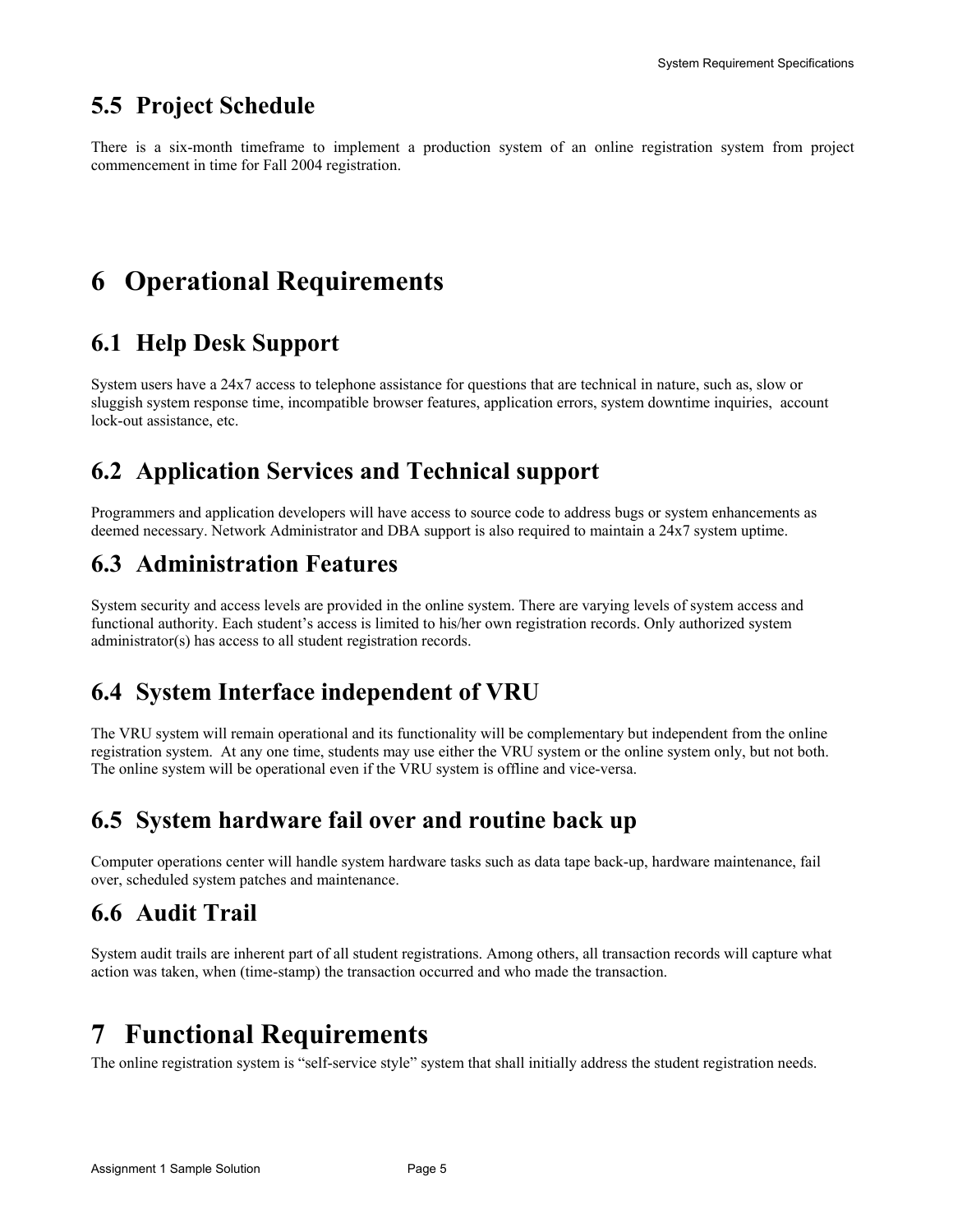### **7.1 Student Self-service**

Student can make changes to his/her courses that are about to be taken for a semester in the future. All system (browser) interfaces are based ISO accepted industry standards for the WWW. Among others the online registration system will have the following functionalities:

#### **7.1.1 Personal Profile**

- ¾ Student Address
- ¾ Student Authentication/Change PIN
- ¾ Email/Fax Address
- ¾ Stops

#### **7.1.2 Registration**

- $\triangleright$  Registration Status
- $\triangleright$  Course Status
- ¾ Student's Current Schedule
- $\triangleright$  Register for a course
- $\triangleright$  Add or drop a course
- $\triangleright$  Course Evaluation Guide
- $\triangleright$  Registration Schedule

#### **7.1.3 Grades**

- $\triangleright$  View past grades earned from each course taken up to the last completed semester.
- $\triangleright$  View and Print non-official records of grades
- $\triangleright$  Keep a cumulative count of credits finished
- $\triangleright$  Display a computed value of current GPA

#### **7.1.4 Registration Assistance**

Stop a registration request course for error conditions:

- $\triangleright$  Courses have scheduling conflict
- $\triangleright$  Course does not exist
- $\triangleright$  Course requires a prerequisite that is not met
- $\triangleright$  Course has already been registered and or completed

# **8 Input Requirements**

### **8.1 Student identifier key and user access**

Each student is assigned a unique identifier upon admission to the university. The student must know this. This identifying key maps to all his/her registration record information in the main registration system. Admitted and current students have their online registration accounts also enabled. Such account maybe disabled during his/her stay as a matriculated student and/or after graduation or separation from the university.

# **8.2 Course code**

Course Codes and registration schedules will be made available through the system. It will be emailed to the students email address on record prior to the next semester to assist the student's registration plans.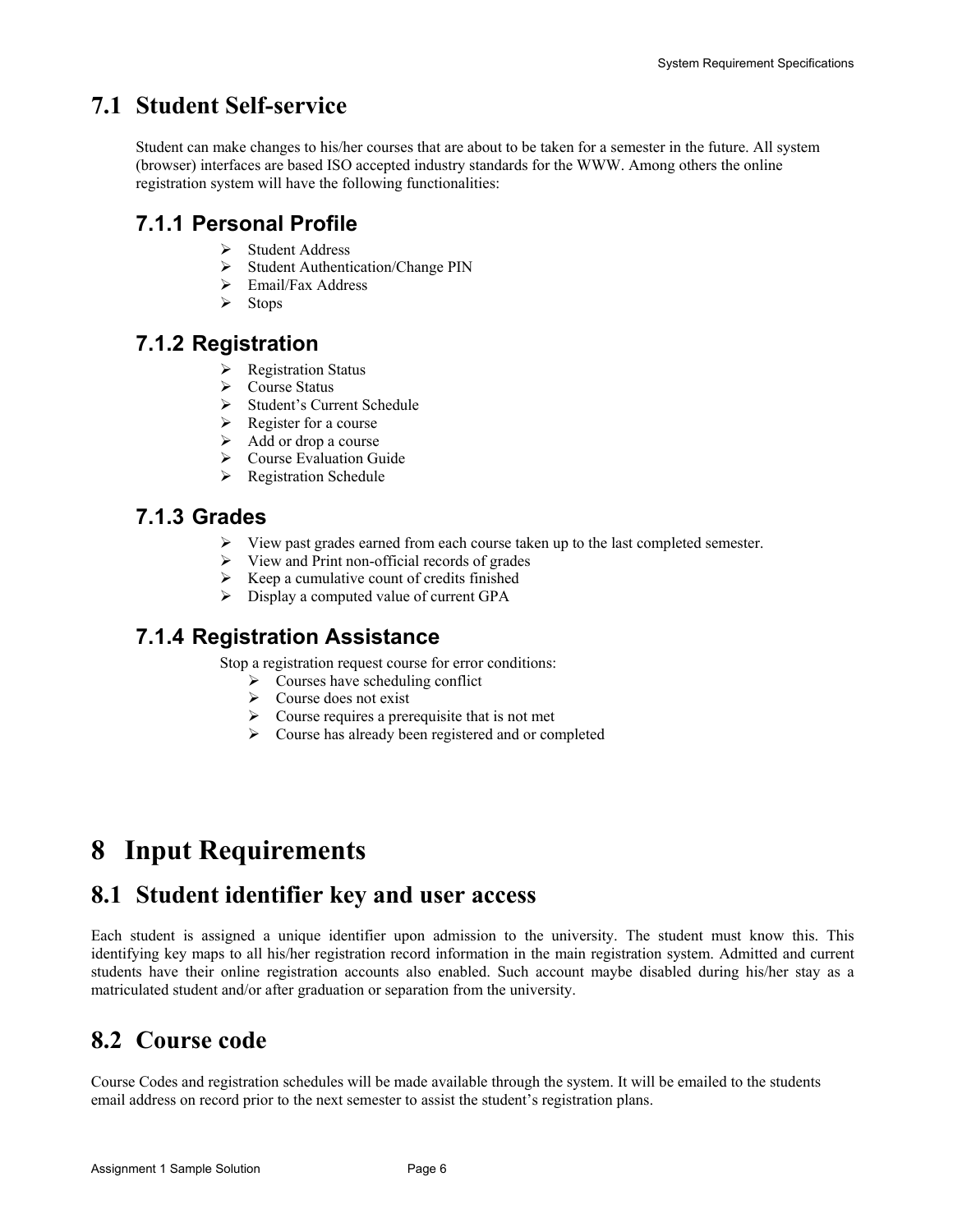### **8.3 Action Codes**

All other action (transaction) codes such as course add/drop will be available online for reference and to assist users. These action codes will be similar to VRU's transaction codes if appropriate.

## **9 Process Requirements**

The following are among the inherent requirements that the online registration system must be able to handle.

### **9.1 DB2 transaction**

The system must be able to send, receive and trigger transaction to the DB2 registration database system.

### **9.2 Data integrity**

Commit transactions that are completed and/or rollback unfinished or time-out transactions.

### **9.3 Data validation**

Data error from the user's end and from the back-end database-processing end must be gracefully handled. There will be data validation and error-handling routines as part of the online registration system.

#### **9.4 Performance**

Must resolve locking issues and handle concurrent use of the system on a 24x7 basis. Send, receive and display user messages to assist the over-all user experience.

### **9.5 Data repository**

The online registration system will maintain the existing DB2 registration database as the main repository of data.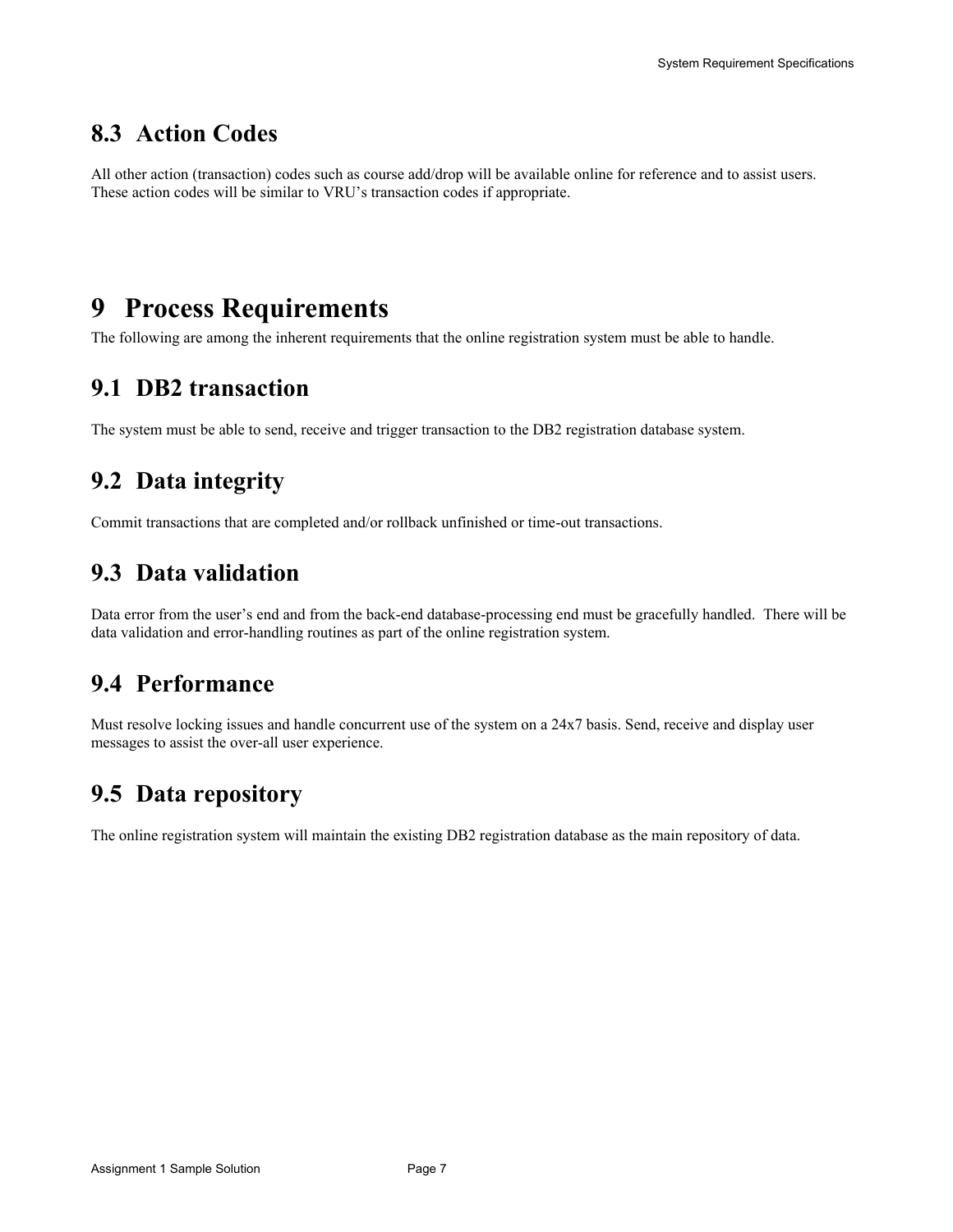#### **9.5.1 Class view**

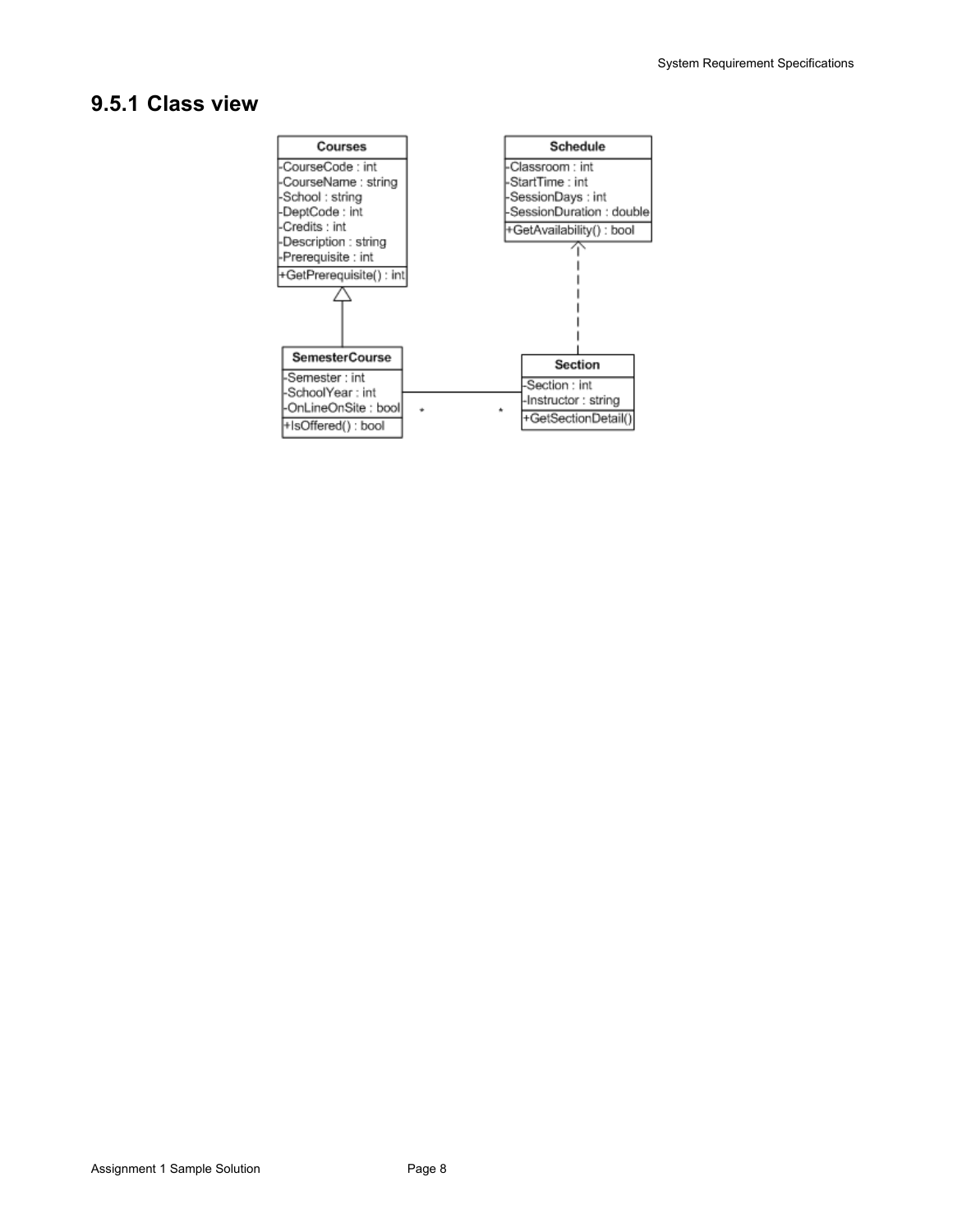#### **9.5.2 Activity Diagram**



# **10 Output Requirements**

### **10.1 Transaction summary and confirmation**

Each online registration user must have a view of summary of actions done for a particular session or a particular registration function. The DB2 registration database will be able to display all successfully committed transactions.

### **10.2 Exception reports**

System exception reports must be consolidated to record special student records or special conditions not normally handled using regular registration procedures. Examples are conditionally accepted students pending completion of GMAT score, international student pending acceptance of TOEFL score, etc.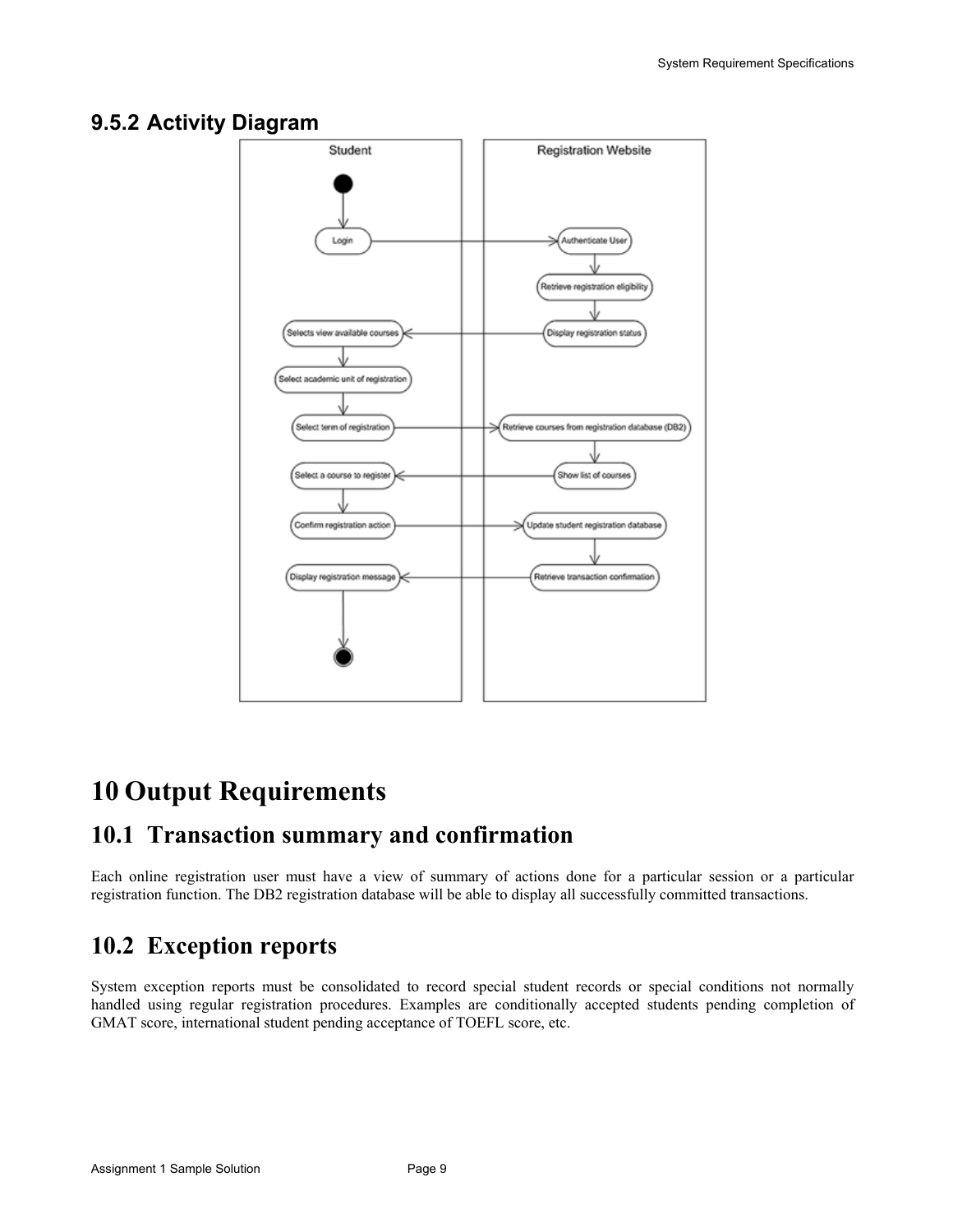### **10.3 Registration Reports and summaries**

Registrar and University administrators must be able to extract summarized and rolled-up data into meaningful information. All records will be archived but accessible on demand.

# **11 Hardware Requirements**

### **11.1 Network**

University network infrastructure (wired and wireless)

### **11.2 Client Computers**

Mac, Unix and Windows client computers

### **11.3 IBM Mainframe**

The environment that will host the university-wide databases

### **11.4 Production support systems**

Web server computer(s) and related hardware support (back-up tapes, redundant drives, UPS, etc.)

## **12 Software Requirements**

### **12.1 Client Operating Systems**

- $\triangleright$  UNIX (any flavor)
- $>$ MAC
- $\triangleright$  Windows

### **12.2 Client Application**

Java and Java Script compatible browser:

- $\triangleright$  Netscape
- $\triangleright$  IE
- ¾ Opera

### **12.3 Network system**

Network software and protocols in order for systems to communicate:

- ¾ TCP/IP
- ¾ HTTP
- ¾ HTTPS
- $\triangleright$  FTP